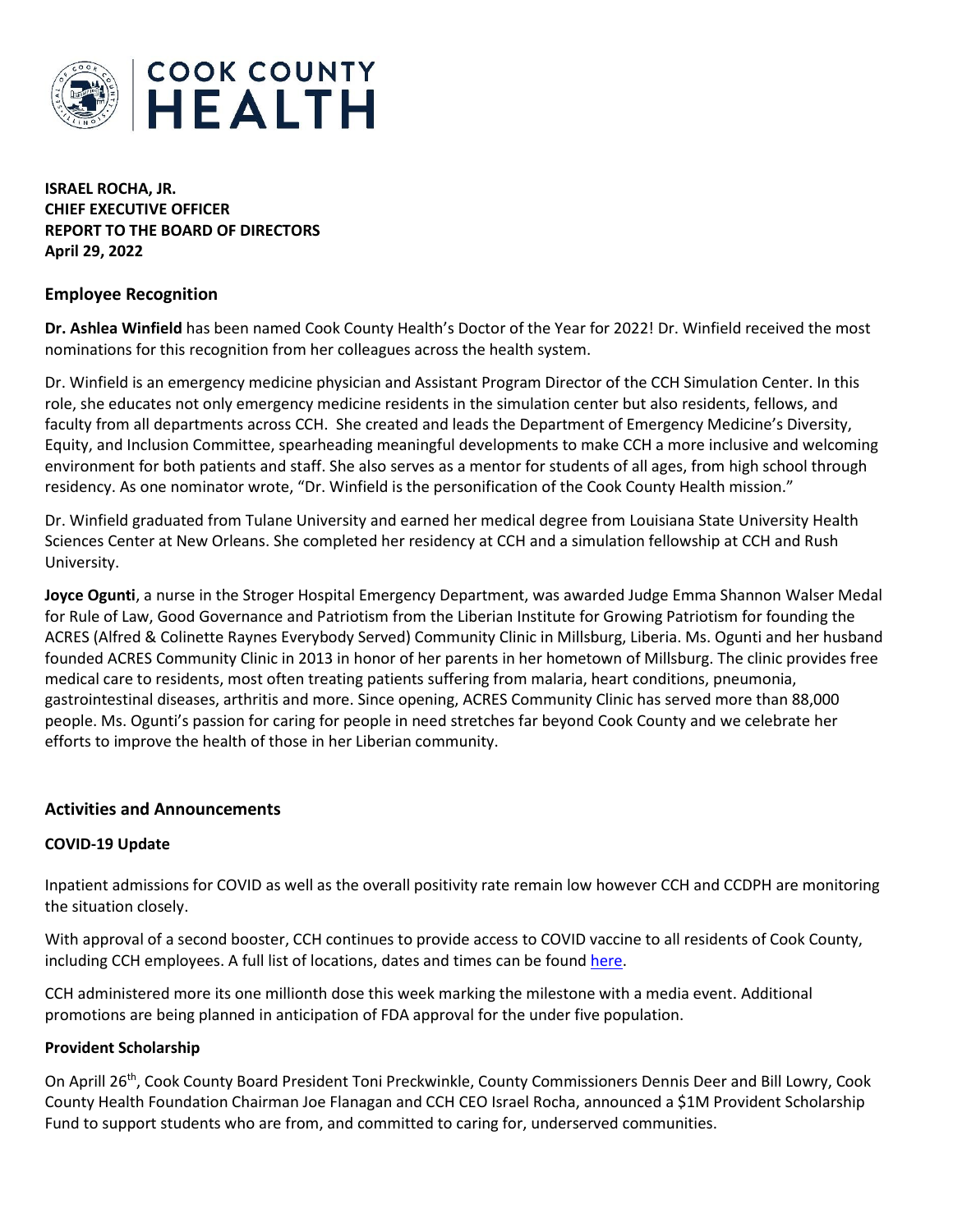The Provident Scholarship Fund will be administering 60 scholarships this summer, including 30 to Health Professionals, including medical and dental students, 20 to High School senior students entering a health care program, and 10 to students in the Allied Health/Undergraduate programs.

Medical and Dental students, under the Health Professionals program will receive \$20,000 scholarships, and the Allied Health/Undergraduate and High School senior students will receive \$10,000 scholarships. More information on the scholarship program can be found [here.](https://cookcountyhealth.org/about/careers/provident-scholarship-fund/)

# **Dr. Lorna Breen Act**

On April 22, Cook County Board President Toni Preckwinkle, Congressmen Raja Krishnamoorthi, and CCH CEO Israel Rocha, held a press conference to celebrate the passage into law of Congressman Krishnamoorthi's *Dr. Lorna Breen Health Care Provider Protection Act* which will provide more mental health resources for hospitals and health care organizations to support frontline health care workers.

# **CMS Visit on Health Equity**

On Aprill 20, CCH hosted a roundtable discussion with the US Centers for Medicare and Medicaid on achieving health equity. More than a dozen officials including the CMS administrator, head of Medicaid, Illinois Governor J.B. Pritzker and CCH CEO Israel Rocha took part in the event which included a tour of the Stroger emergency and trauma departments as well as a presentation from the West Side Collaborative which CCH is deeply involved with.

# **Food As Medicine**

As access to healthy food remains a great need for our patients and communities, the Fresh Truck partnership between Cook County Health (CCH) and the Greater Chicago Food Depository (GCFD) continues. The onset of the COVID-19 pandemic required CCH and GCFD to develop and implement revised protocols for the Fresh Truck distributions that allow for appropriate screenings and social distancing to protect patients, as well as CCH and GCFD staff and volunteers. These revised protocols are in place until further notice.

Through April 19, 2022, CCH's Fresh Truck partnership with the Greater Chicago Food Depository (GCFD) resulted in 384 visits to CCH health centers – Arlington Heights, Austin, Belmont Cragin, Blue Island, the CORE Center, Cottage Grove, Englewood, North Riverside, Provident/Sengstacke, Prieto, and Robbins.

Collectively, the Fresh Truck distributions have resulted in the provision of fresh fruits and vegetables, as well as some shelf stable items during the COVID-19 pandemic, to an estimated 41,920 households, representing 138,141 individuals, totaling more than 958,320 pounds of food. Most of the individuals benefiting from the Fresh Truck screened positive for food insecurity at a CCH health center visit.

The Greater Chicago Food Depository's Fresh Food Truck visits for the month of May include the following ACHN Health Centers.

- May 5 **Prieto Health Center** 2424 S. Pulaski Road, Chicago, IL 60623
- May 10 **Provident Hospital/Sengstacke Health Center** 500 W. 51st Street, Chicago, IL 60615
- May 19 **Arlington Heights** 3520 N. Arlington Heights Road, Arlington Heights, IL 60004
- May 20 **CORE Center** 2020 W. Harrison Street, Chicago, IL 60612
- May 26 **Blue Island Health Center** 12757 S. Western Ave., Blue Island, IL 60406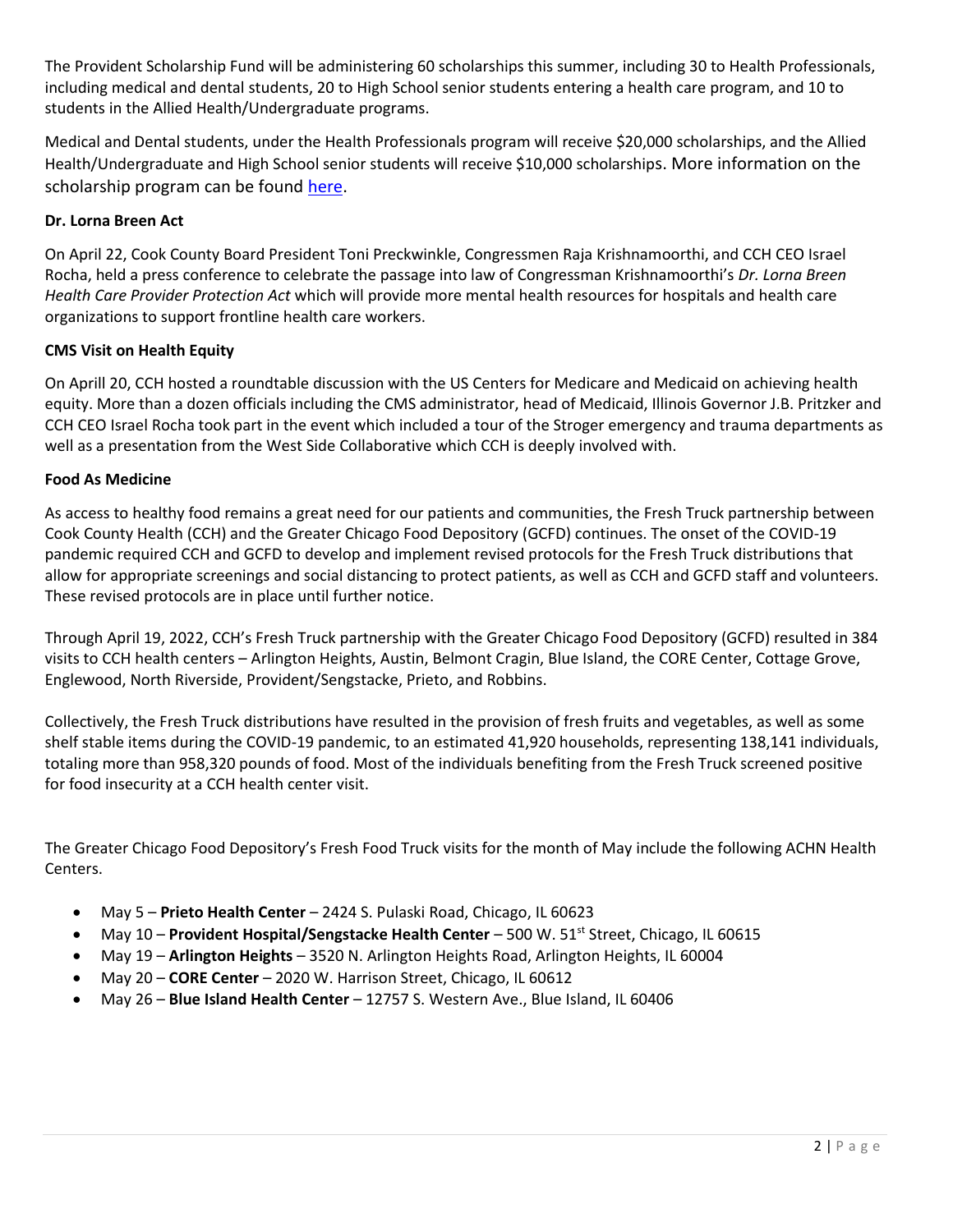# **Community Affairs**

As in person event participation begins to resume, Cook County Health and CountyCare will be present at events to promote the health system and the Medicaid program. Events in May include the following:

| May 4         | Cook County Health and CountyCare promotion at the Chicago Housing Authority's 2022<br>Mother's Day Make Over which will take place at Row 24 Community Center located at 2411 S.<br>Michigan Avenue in Chicago.                          |
|---------------|-------------------------------------------------------------------------------------------------------------------------------------------------------------------------------------------------------------------------------------------|
| May 7         | Cook County Health and CountyCare promotion at the 5 de Mayo Festival which is sponsored by<br>Aunt Martha's and will take place at St Kieran Catholic Church located at 724 195th Street in<br>Chicago Heights.                          |
| May 7         | Cook County Health and CountyCare at the Family Services Day 2022 which is organized by the<br>Rolling Meadows Police Department and will take place at the East Park Apartments located at<br>2260 Algonquin Parkway in Rolling Meadows. |
| <b>May 12</b> | Cook County Health's Stroke Department will do a Stroke Virtual Presentation to the Senior<br>group at the TRC Village located at 346 E 53rd Street in Chicago.                                                                           |
| May 14        | Cook County Health and CountyCare at the Summit Public Library District 2022 Health Fair<br>which will take place at the library located at 6233 S. Archer Avenue in Summit.                                                              |
| May 20        | Cook County Health and CountyCare promotion at the Envinsion Umlimited Wellness Day<br>which will take place at their offices located at 5080 N. Elston Avenue in Chicago.                                                                |
| May 22        | Cook County Health and CountyCare promotion at the 30th Annual Skokie Festival of Cultures<br>which is sponsored by the Skokie Park District will take place at Oakton Park located at 4701<br>West Oakton Street in Skokie.              |

#### **Advisory Councils**

Cook County Health Community Advisory Councils include patients, community and religious organizations and serve as a way to promote our services in the communities where our centers are located. The Councils provide feedback to our staff and help strengthen our health center's relationships in the community. The councils meet quarterly to provide current information on Cook County Health and to serve as an avenue for members to share information about their organizations. The 2022 Second Quarter presentations include Cardiology, Stroke, Family Planning, and the CountyCare Rewards Program. In addition, updates on Cook County Health, Covid-19 Vaccination and Community Outreach will be provided. Each clinic also provides an update on its operations at the meeting. We are currently recruiting members for the Belmont Cragin Advisory Council.

Upcoming CAC meeting dates, including the 2022 schedule:

**Blue Island:** Wednesday at 1:00 PM: May 18, August 17, November 16 12757 S. Western Ave., Blue Island, IL 60406

**Arlington Heights:** Tuesday at 1:00 PM: May 24, August 23, November 29 3520 N. Arlington Heights Road, Arlington Heights, IL 60004

**Robbins:** Tuesday at 1:00 PM: June 14, September 13, December 13 13450 S. Kedzie Road, Robbins, IL 60472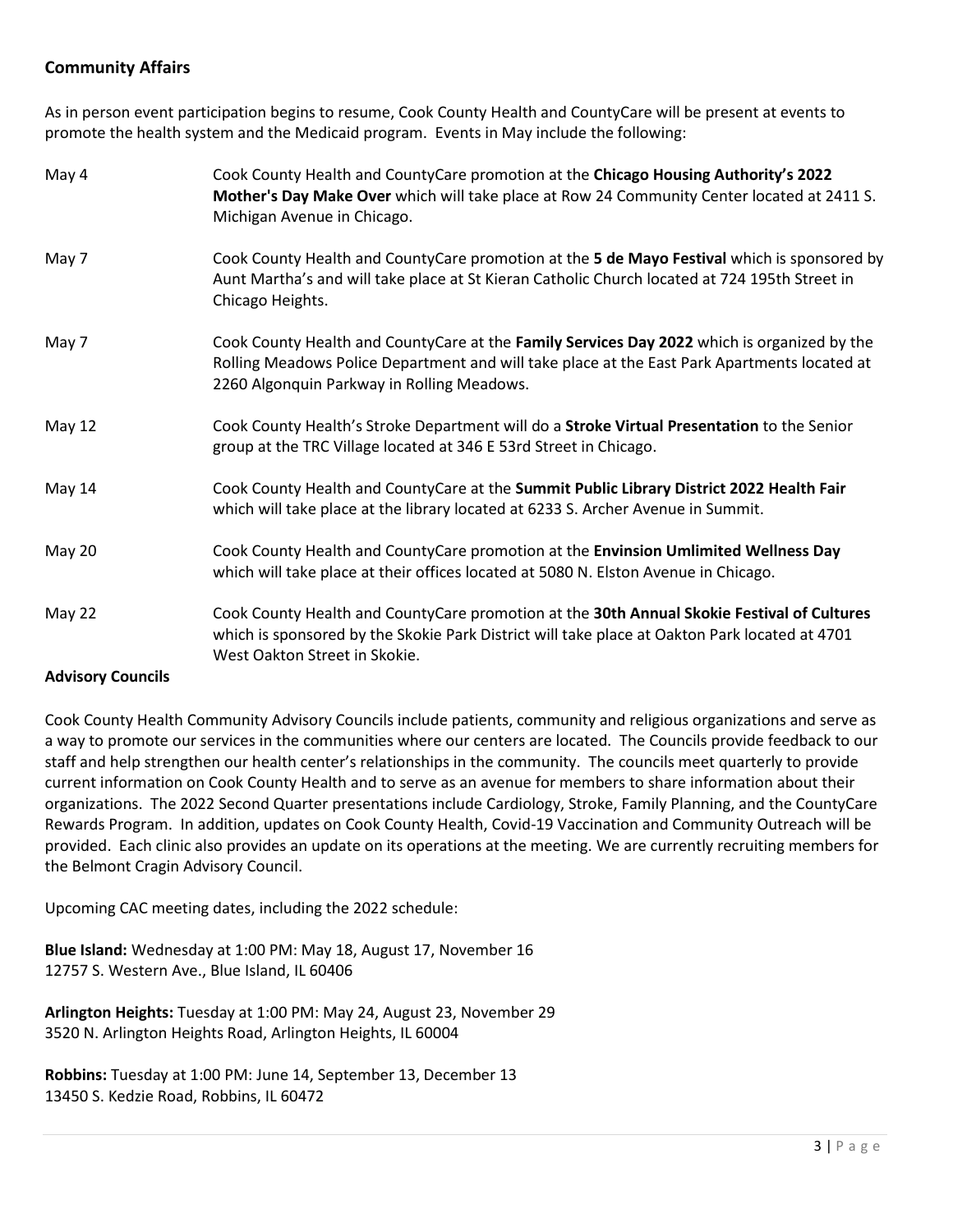**North Riverside:** Wednesday at 1:00 PM: June 15, September 14, December 14 1800 S. Harlem Avenue, North Riverside, IL 60546

**Englewood:** Thursday at 1:00 PM - June 16, September 15, December 15 1135 W. 69th Street, Chicago, IL 60621

**Provident Hospital/Sengstacke Health Center**: Wednesday at 9:00 AM: July 13, October 12 500 W. 51st Street, Chicago, IL 60609

**Cottage Grove:** Tuesday at 1:00 PM: July 26, October 25 1645 S. Cottage Grove Avenue, Ford Heights, IL 60411

## **Community Newsletter, media and social media reports are attached**

## **Legislative Update**

**Local**

• On April 5 CCH appeared before the Cook County Health & Hospitals Committee to provide a COVID-19 and Contact Tracing Update as well as a Quarterly Report on Behavioral Health services provided by CCH by the Departments of Behavioral Health & Psychiatry, Cermak, JTDC and CCDPH.

The Committee also approved a Resolution sponsored by Commissioner Donna Miller (6<sup>th</sup> District) and Commissioner Dennis Deer (2nd District) calling for a bi-annual report from CCH/CCDPH on disparities in healthcare. The first report will be presented to the Cook County Health & Hospitals Committee at their July Meeting

• At the April 7th Cook County Board meeting, Commissioner Kevin Morrison introduced a *Proposed Resolution Requesting a Hearing in the Cook County Human Relations Committee to Discuss Violence and Systemic Barriers Against Cook County Transgender Residents.* A hearing on this matter is scheduled for the May 11th Cook County Human Relations Committee.

#### **State**

- The Illinois General Assembly adjourned in the early hours of Saturday, April 9. A more detailed analysis of the spring session, including the budget and other substantive legislation of interest to Cook County Health will be provided in the May CEO report.
- Cook County Health had two primary legislative priorities in the Spring 2022 session:
	- o [SB3695](https://nam12.safelinks.protection.outlook.com/?url=https%3A%2F%2Fwww.ilga.gov%2Flegislation%2Fbillstatus.asp%3FDocNum%3D3695%26GAID%3D16%26GA%3D102%26DocTypeID%3DSB%26LegID%3D138704%26SessionID%3D110&data=04%7C01%7Ckchan5%40cookcountyhhs.org%7C2f2efc2270dc46f26ebc08d9f320ae30%7C3b922295e886417faaa84e4c4f069d82%7C0%7C0%7C637808143960458831%7CUnknown%7CTWFpbGZsb3d8eyJWIjoiMC4wLjAwMDAiLCJQIjoiV2luMzIiLCJBTiI6Ik1haWwiLCJXVCI6Mn0%3D%7C3000&sdata=aT%2FFxpzEGGnhN%2F2JCsGbEyQBnUVtCZIehmXqitLjF%2BY%3D&reserved=0) (Sen. Jacqueline Collins/Rep. Robyn Gabel) Amends the Freedom of Information Act (FOIA) to ensure that HIPAA protected health information is not subject to public records requests.

**Status:** While SB3695 passed the Senate unanimously without any opposition, the bill was stalled in the House, partially due to the volume of bills and the shortened timeframe of the session. The House sponsor indicated that she would work with CCH to pass in a future session.

 $\circ$  [HB4645](https://nam12.safelinks.protection.outlook.com/?url=https%3A%2F%2Fwww.ilga.gov%2Flegislation%2FBillStatus.asp%3FDocNum%3D4645%26GAID%3D16%26DocTypeID%3DHB%26LegID%3D138675%26SessionID%3D110%26SpecSess%3D%26Session%3D%26GA%3D102&data=04%7C01%7Ckchan5%40cookcountyhhs.org%7Cc9181f9ad3fd4736042808da091a0260%7C3b922295e886417faaa84e4c4f069d82%7C0%7C0%7C637832304557035541%7CUnknown%7CTWFpbGZsb3d8eyJWIjoiMC4wLjAwMDAiLCJQIjoiV2luMzIiLCJBTiI6Ik1haWwiLCJXVCI6Mn0%3D%7C3000&sdata=ro1lu0C%2Fg4Ll9762RbMwqgPWBUaUpzvq0y50mt2MMVE%3D&reserved=0) (Rep. LaToya Greenwood/Sen. Mattie Hunter) – Creates the Equity and Representation in Health Care Act, which authorizes a new loan repayment and scholarship program to promote greater diversity among health care providers when it comes to race, ethnicity, or other demographics. This Act will also build and strengthen the workforce at community-based provider locations that serve a high-proportion of Medicaid and uninsured patients, specifically at FQHCs, FQHC look-alikes, and provider locations operated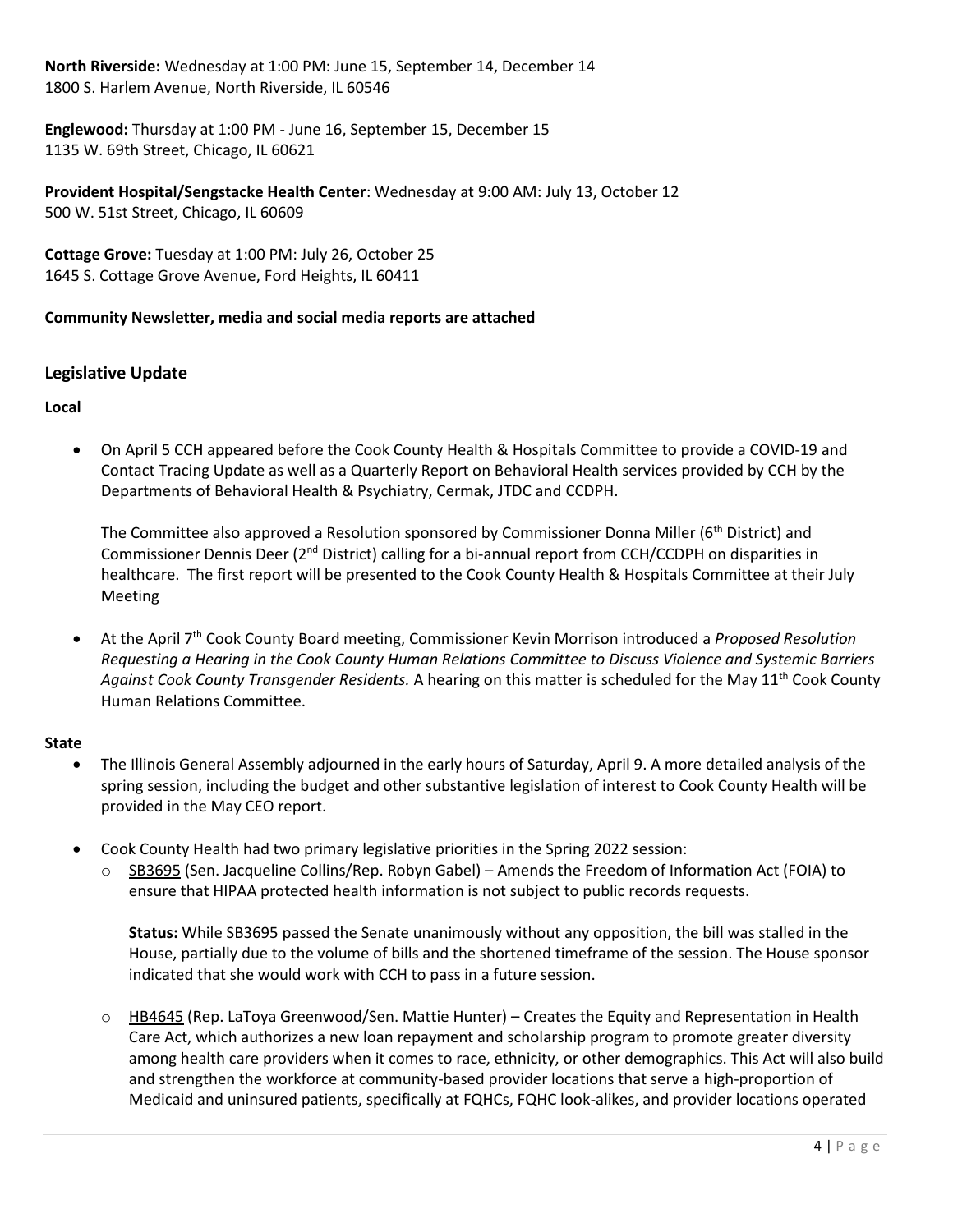by CCH, including Cermak Health Services. CCH co-leads this effort with the Illinois Primary Health Care Association, which represents FQHCs statewide.

**Status:** HB4645 passed both chambers unanimously with dozens of provider associations, advocates, and individuals in support. The bill will be sent to the Governor for his signature.

While funding was not included in the FY2023 budget, CCH and our partners will be working to advocate for appropriations to be included in future budgets.

Other bills of interest CCH supported included:

 $\circ$  [HB4437](https://nam12.safelinks.protection.outlook.com/?url=https%3A%2F%2Fwww.ilga.gov%2Flegislation%2Fbillstatus.asp%3FDocNum%3D4437%26GAID%3D16%26GA%3D102%26DocTypeID%3DHB%26LegID%3D137793%26SessionID%3D110&data=04%7C01%7Ckchan5%40cookcountyhhs.org%7C2f2efc2270dc46f26ebc08d9f320ae30%7C3b922295e886417faaa84e4c4f069d82%7C0%7C0%7C637808143960615064%7CUnknown%7CTWFpbGZsb3d8eyJWIjoiMC4wLjAwMDAiLCJQIjoiV2luMzIiLCJBTiI6Ik1haWwiLCJXVCI6Mn0%3D%7C3000&sdata=C74tR1D6BO0EXIa%2Bd9%2BP5N%2FBVrG%2FSeBm4eex9JL93o0%3D&reserved=0) (Rep. Delia Ramirez) – Expands Medicaid to adults 19-54 years who have income at or below 138% FPL, regardless of immigration status. Healthy Illinois leads this effort.

**Status**: While this legislation did not pass, authorizing language that provides Medicaid-like coverage to immigrant adults 42-54 years of age was included in the FY2023 budget, allowing coverage to start July 1, 2022.

o [SB3632](https://nam12.safelinks.protection.outlook.com/?url=https%3A%2F%2Fwww.ilga.gov%2Flegislation%2FBillStatus.asp%3FGA%3D102%26DocTypeID%3DSB%26DocNum%3D3632%26GAID%3D16%26SessionID%3D110%26LegID%3D138619&data=04%7C01%7Ckchan5%40cookcountyhhs.org%7C2f2efc2270dc46f26ebc08d9f320ae30%7C3b922295e886417faaa84e4c4f069d82%7C0%7C0%7C637808143960615064%7CUnknown%7CTWFpbGZsb3d8eyJWIjoiMC4wLjAwMDAiLCJQIjoiV2luMzIiLCJBTiI6Ik1haWwiLCJXVCI6Mn0%3D%7C3000&sdata=i%2FLFg9YdXvpszBoEF2oXtX4lZh66%2BVeTpz9QaUIXtT0%3D&reserved=0) (Sen. Doris Turner) / [HB4264](https://nam12.safelinks.protection.outlook.com/?url=https%3A%2F%2Fwww.ilga.gov%2Flegislation%2Fbillstatus.asp%3FDocNum%3D4264%26GAID%3D16%26GA%3D102%26DocTypeID%3DHB%26LegID%3D137315%26SessionID%3D110&data=04%7C01%7Ckchan5%40cookcountyhhs.org%7C2f2efc2270dc46f26ebc08d9f320ae30%7C3b922295e886417faaa84e4c4f069d82%7C0%7C0%7C637808143960615064%7CUnknown%7CTWFpbGZsb3d8eyJWIjoiMC4wLjAwMDAiLCJQIjoiV2luMzIiLCJBTiI6Ik1haWwiLCJXVCI6Mn0%3D%7C3000&sdata=E%2BX85u5CYsgOrQlXk6AW5%2FZr8IX%2B56QrBg3ndmI6Czo%3D&reserved=0) (Rep. Greg Harris) - Getting To Zero Omnibus, which includes a \$15M appropriations request that will support increased access to and uptake of PrEP, keep more people living with HIV in care, and continue funding for supportive services. This is an initiative of the AIDS Foundation of Chicago.

**Status**: While these individual bills did not pass, a \$10M appropriation was included in the FY2023 budget to support these efforts, which will be administered by the Illinois Department of Public Health.

• Enrollment in the [Health Benefits for Immigrant Adults \(HBIA\)](https://www2.illinois.gov/hfs/HealthBenefitsForImmigrants/Pages/default.aspx) began in late March. HBIA provides Medicaid-like coverage for low-income adults 55-64 years of age, who were previously ineligible for Medicaid due to their immigration status (undocumented or permanent resident with less than 5 years of US residency). HBIA coverage does not include long term care or home and community-based waiver services.

As a result of legislative action in the Spring 2022 session, individuals 42-54 years of age will also be eligible to apply starting July 1, 2022. CCH's financial counselors are actively working with patients and others who are likely eligible for these new coverage options to provide assistance with the application process.

#### **Federal**

• **FY 2023 Budget and Appropriations –** The White House submitted the President's FY 2023 Budget request on March 28, nearly two months after it is supposed to be submitted to Congress. Congress is unlikely to fund all the President's requests or enact all of the legislative proposals contained in the budget, but it provides the starting point for the FY 2023 budget and appropriations process.

The following is a summary of the U.S. Department of Health and Human Services (HHS) proposals of potential interest to CCH.

#### **Behavioral Health (Mental Health and Substance Use)**

- o **New Mental Health System Transformation Fund:** Requests \$7.5 billion to improve access to mental health services through workforce development and service expansion, including the development of non-traditional delivery sites and the integration of behavioral health services into primary care.
- o **9-8-8 and Behavioral Health Services:** Requests \$697 million, an increase of \$590 million over FY 2022, for SAMHSA to support implementation of 9-8-8.
- o **Community Mental Health Centers:** Proposes permanently extending the program and requests \$413 billion in FY 2023 to support community-based mental health. Additionally, the budget proposes funding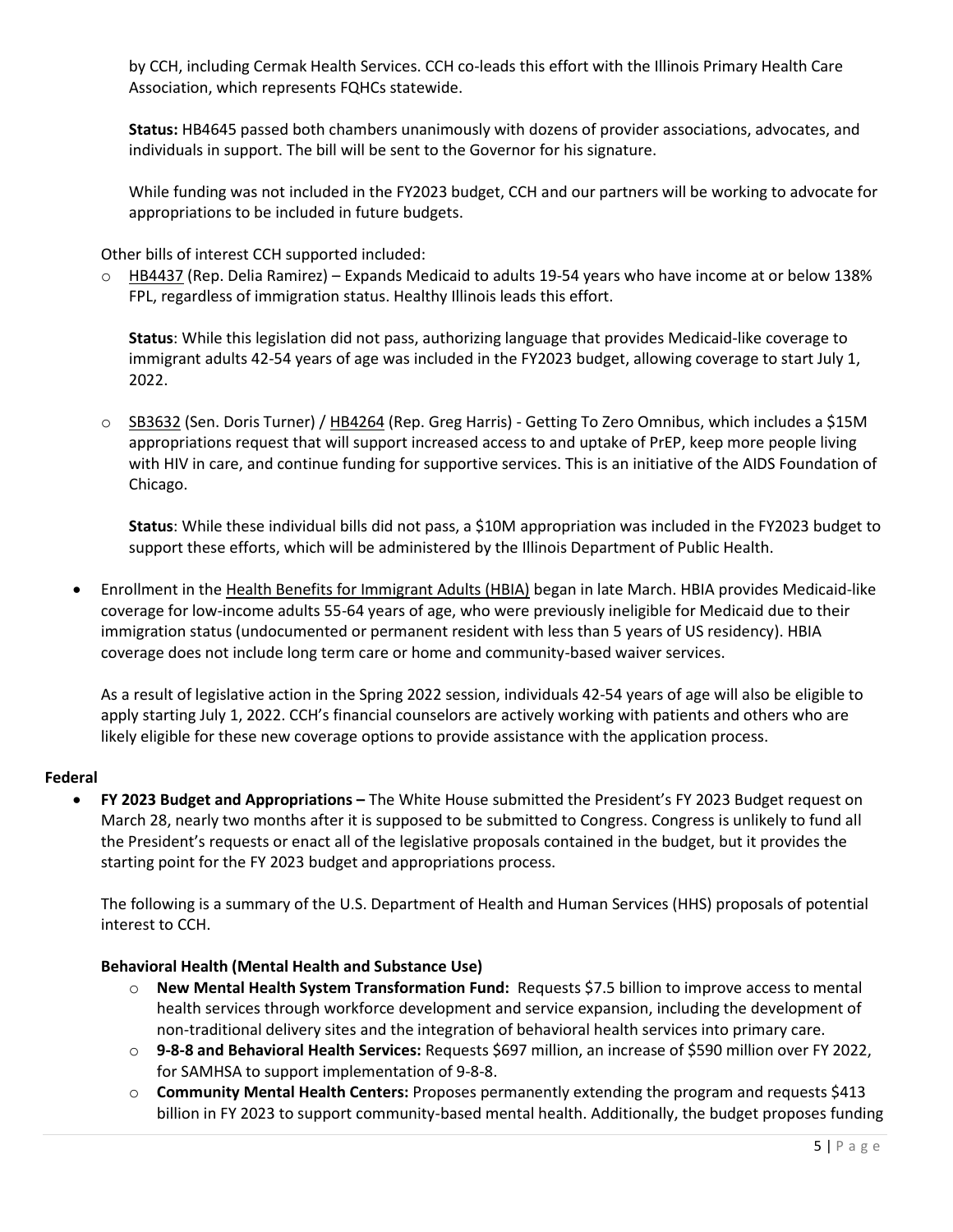for **Certified Community Behavioral Health Center Expansion Grants** by \$238 million above FY 2022 enacted and would expand and convert existing demonstrations into a permanent program, allowing all states and territories (including Illinois) to participate in the existing **Certified Community Behavioral Health Clinic demonstration,** including the enhanced FMAP**.** It would also convert existing and any new demonstration programs to a more sustainable Medicaid state plan option.

- o **Youth Mental Health:** Requests \$308 million, an increase of \$163 million above FY 2022 enacted, for Project AWARE and the Mental Health Awareness Training program. The budget also proposes \$225 million, \$100 million above FY 2022, to support the development, implementation, expansion, and sustainability of comprehensive, community-based services for youth with severe emotional disturbance (SED).
- o **Behavioral Health Workforce:** Proposes \$397 million for Behavioral Health Workforce Development Programs under the Health Resources and Services Administration (HRSA) to train paraprofessionals, increase the number of behavioral health providers in the workforce, and promote team-based approaches to care.
- o **Substance Use Disorder:** Requests \$11.4 billion, including \$10.8 billion in discretionary funding, for programs addressing opioids and overdose-related activities across HHS. These are foundational programs supporting the Department's Overdose Prevention Strategy. The Strategy prioritizes four key target areas—primary prevention, harm reduction, evidence-based treatment, and recovery support. *[Note that the budget proposes to remove the word "abuse" from agency names within HHS—including the Substance Use And Mental Health Services Administration, the National Institute on Alcohol Effects and Alcohol-Associated Disorders, and the National Institute on Drugs and Addiction. HHS comments that, "individuals do not choose to 'abuse' drugs and alcohol; they suffer from a disease known as addiction. It is a high priority for this Administration to move past outdated and stigmatizing language that is harmful to the individuals and families that suffer from addiction."]*
- o **Medicaid Mental Health Provider Capacity:** Proposes \$7.5 billion for the Medicaid program to give planning grants and a demonstration opportunity for states to improve Medicaid mental health provider capacity, complementing the existing Medicaid provider capacity demonstration program for substance use disorder treatment.

#### **Public Health**

- o **Public Health Infrastructure:** Proposes \$600 million in flexible funding for CDC to support core public health capacity investments at the federal, state, and local levels. These investments are aimed at enhancing capacity to surge for emergencies, conduct long-term public health planning, and expand or create new evidence-based approaches. CDC is planning to provide grants to support public health infrastructure funding to all states, territories, Washington, D.C., and local health departments that serve a county population of 2 million or more or a city population of 400,000 or more. *[Note that this proposal reflects CCH-supported provisions in the House-passed and Senate HELP Committee versions of the Build Back Better Act.]*
- o **Data Modernization:** Proposes \$200 million for CDC to improve how public health data is collected and used and to move toward an integrated data system where information can easily flow in real-time between public health departments, the health care system, and the CDC.
- **Immunization Programs:** Proposes \$5.9 billion in mandatory funding for the **Vaccines for Children** program, and \$2.1 billion in mandatory funding for a new **Vaccines for Adults** program. Proposes \$1.3 billion, \$383 million above FY 2022, in discretionary funding for Immunization and Respiratory Diseases. This includes \$994 million for the discretionary **Section 317 Immunization** program, research related to long COVID- 19, and efforts related to HPV vaccination. Within the discretionary total, the budget also proposes \$251 million for CDC's influenza program, with a focus on increased surveillance of novel influenza viruses.
- o **Maternal Health:** Proposes \$470 million in funding across AHRQ, CDC, HRSA, NIH, and the Indian Health Service (IHS) to reduce maternal mortality and morbidity. This includes increased funding to CDC's **Maternal Mortality Review Committees** and other **Safe Motherhood** programs; HRSA's **State Maternal**